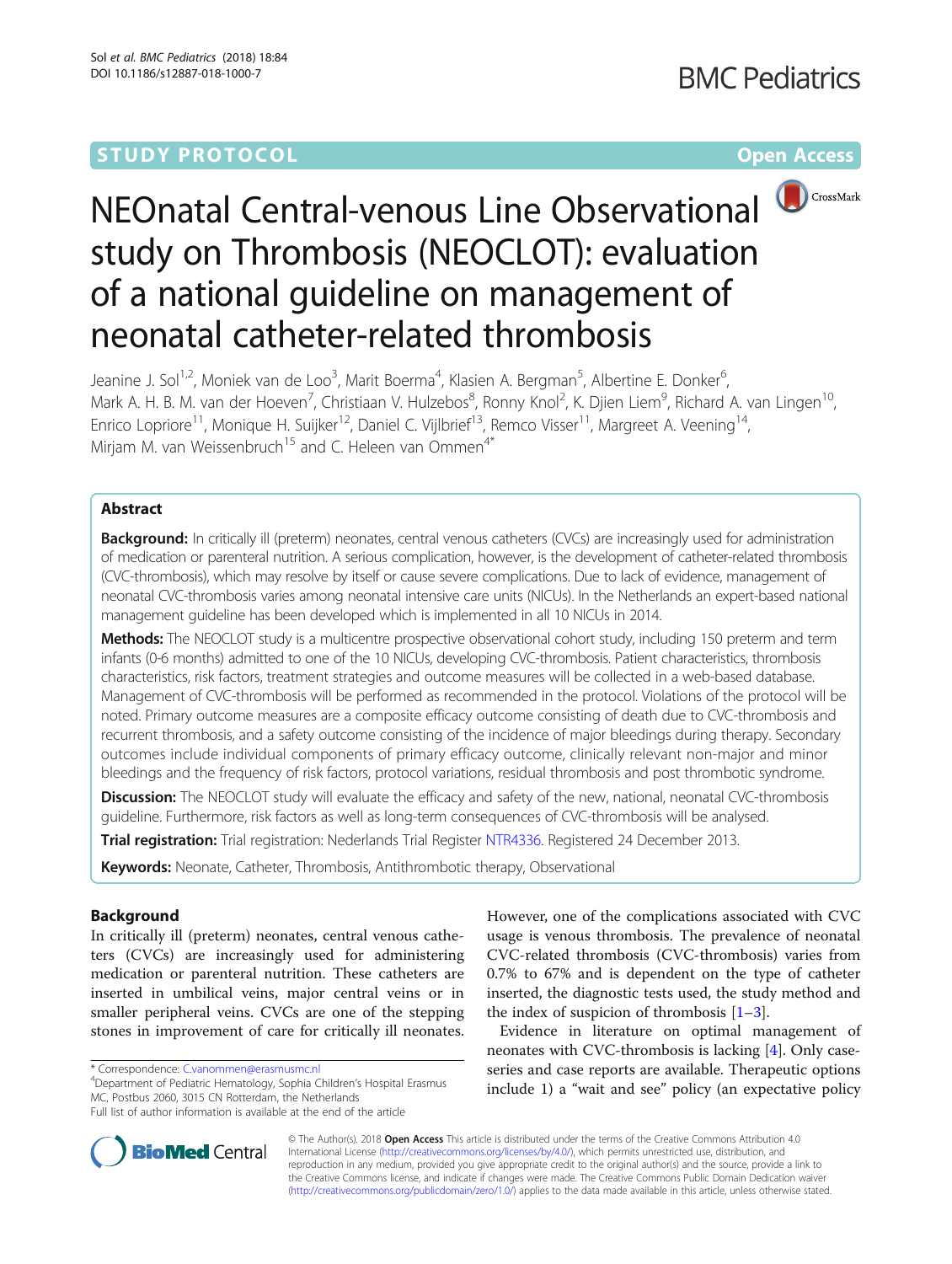monitored with ultrasonography), 2) anticoagulant treatment, 3) thrombolysis, and 4) thrombectomy [[4](#page-6-0)].

#### The "wait and see" policy

The "wait and see" policy might be an option as spontaneous regression of CVC-thrombosis has been described. Butler-O'Hara et al. reported spontaneous regression in 13 of 24 children with umbilical venous catheter thrombosis after a median duration of 28 days, without anticoagulation [[5](#page-6-0)]. Small retrospective studies confirmed this observation [\[3,](#page-6-0) [6](#page-6-0)]. In addition, Kim et al. prospectively studied the incidence of neonatal portal venous thrombosis associated with catheterization of the umbilical vein. Ultrasonography demonstrated asymptomatic portal venous thrombosis in 43 of 100 neonates. Follow-up ultrasonography showed complete or partial resolution in 20 (56%) of 36 neonates without treatment. A significant negative relationship was found between the initial size of thrombosis and spontaneous clot resolution [[7\]](#page-6-0).

On the other hand, CVC-thrombosis may increase in size and cause potential life-threatening acute and/or chronic complications [\[8](#page-6-0)]. CVC-thrombosis in the right atrium may lead to tricuspid valve obstruction, pulmonary embolism with severe respiratory insufficiency and heart failure. Cerebral embolism via a patent foramen ovale may cause stroke [\[9](#page-6-0)]. The exact prevalence of these complications remains unknown. However, the potential life threatening character of these complications warrant the use of antithrombotic measures, including anticoagulants, thrombolysis and thrombectomy.

#### Anticoagulant treatment

Little is known about the efficacy and safety of anticoagulant and thrombolytic agents in neonates. To the best of our knowledge, no randomized controlled trials have been conducted to date. Low molecular weight heparin (LMWH) is the most prescribed anticoagulant agent in neonates [\[4](#page-6-0), [10](#page-6-0)]. In adults, LMWH is as effective as unfractionated heparin (UFH) with decreased risk of bleeding complications and heparin-induced thrombocytopenia [\[11](#page-6-0)]. The pharmacokinetics of LMWH are more predictable than those of UFH, resulting in less frequent dose adjustments and monitoring to achieve the therapeutic range. In addition, LMWH can be administered subcutaneously, once or twice daily. In children, therefore, LMWH as enoxaparin has already become the agent of choice in treatment of thrombosis [\[12\]](#page-6-0).

Malowany et al. reviewed all studies between 1980 and 2007 in which enoxaparin was used to treat neonates. Enoxaparin was administered to 240 neonates (53 preterm, 61 term and 126 neonates with unknown gestational age) with venous thrombosis. Preterm neonates required a higher dose of enoxaparin than term neonates. A starting dose of 1.7 mg/kg enoxaparin per

12 h in term and 2 mg/kg enoxaparin per 12 h in preterm neonates is suggested: Eighty-six of 119 neonates (72%) demonstrated complete or partial resolution of thrombosis. The overall major bleeding rate was 4% (9 of 217 neonates) [[11\]](#page-6-0). In later studies, reported bleeding rate raged from 0 to  $4\%$  [\[13](#page-6-0)-[16\]](#page-6-0).

#### Thrombolytic treatment

Three thrombolytic agents are available, i.e. streptokinase, urokinase and recombinant tissue plasminogen activator (r-tPA). In contrast to streptokinase and urokinase, r-tPA has an increased affinity for fibrin-bound plasminogen, which theoretically makes the drug more effective near the thrombus than streptokinase or urokinase, whilst also potentially lowering the risk of bleeding. However, no in vivo studies have been carried out to support the theorised advantage of r-tPA. In general, r-tPA is most frequently used for thrombolysis in children. In a literature review, Torres-Valdivieso et al. reviewed literature and analyzed 98 neonates treated with varying doses of r-tPA [[17](#page-6-0)]. The clot completely resolved in 70%, it partially disappeared in 20% and remained unaffected in 10% of the patients. However, the complication rate was high: 4% of neonates died as a result of major bleeding, 10% experienced intraventricular bleeding, 2% suffered pulmonary bleeding, 1% had kidney bleeding and 5% had minor bleeding [\[17\]](#page-6-0). The precise r-tPA dosage for thrombolysis in neonates is unknown. In vitro studies have demonstrated that neonates are slow responders to fibrinolytic drugs, which might be explained by lower plasminogen plasma values than in adults. Adding plasma has been shown to accelerate the fibrinolytic process [[18\]](#page-6-0).

#### Thrombectomy

Thrombectomy is the fourth therapeutic option in neonatal thrombosis. However, in neonates thrombectomy is usually impossible due to the small calibre of the vessels. Additionally, re-occlusion occurs frequently. Surgical thrombectomy of the thrombus in the right atrium is a highly invasive and dangerous procedure. Only a few case reports are available in neonates [\[6,](#page-6-0) [8\]](#page-6-0).

#### National guideline

How to choose between the four therapeutic options in neonates with thrombosis? The American College of Chest Physicians (ACCP) evidence-based guideline of 2012 recommends either to treat neonatal CVCthrombosis with anticoagulants and/or to monitor it with ultrasonography [\[4](#page-6-0)]. Anticoagulant agents should be administered if extension of thrombosis occurs. The ACCP guideline discourages thrombolytic therapy for neonatal CVC-thrombosis unless major vein occlusion is causing critical comprise of organs or limbs. Yang et al. tried to outline high-risk right atrial thrombosis in a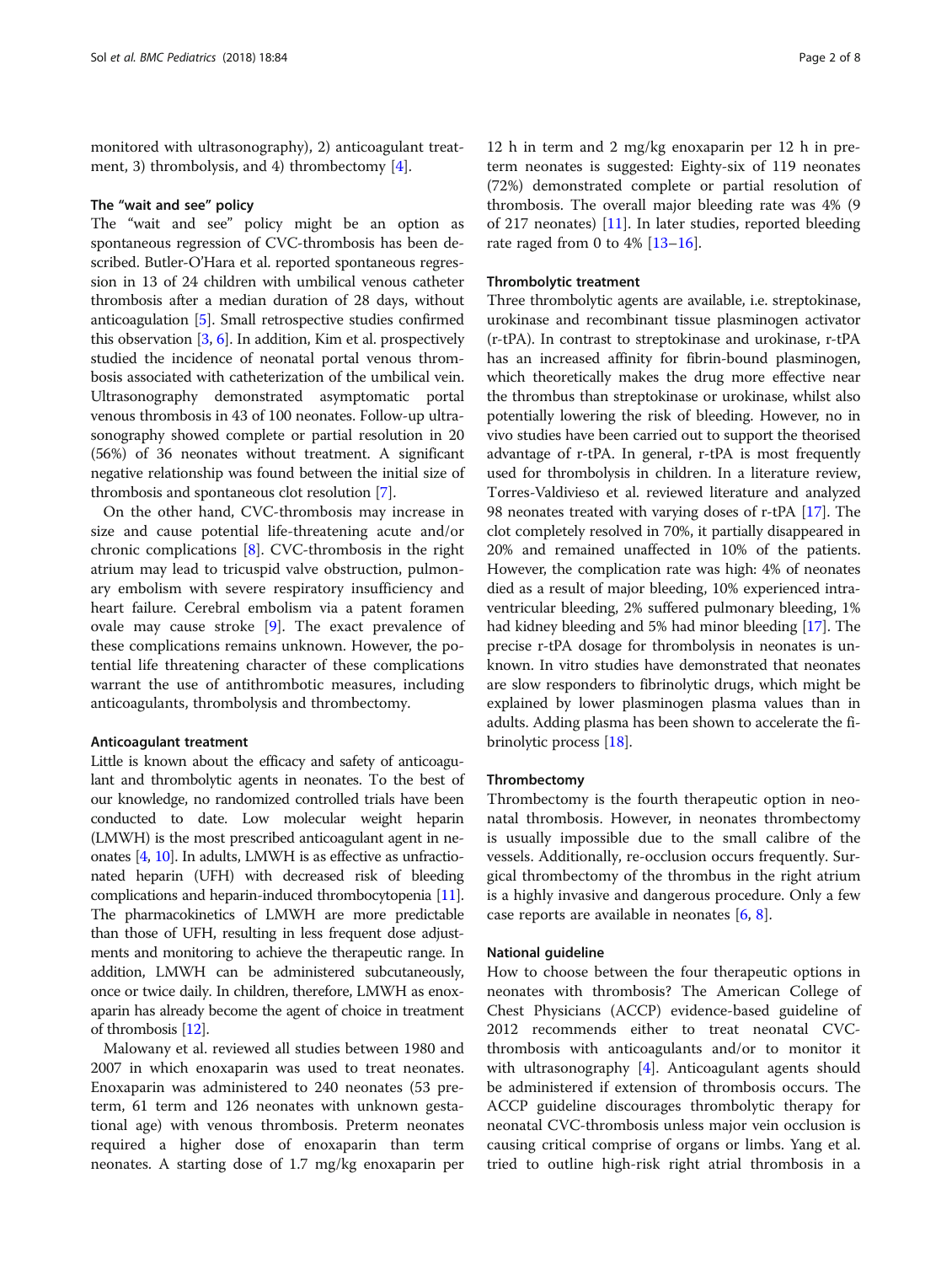<span id="page-2-0"></span>literature review of 122 neonates and children (41% were preterm infants). They defined right atrial thrombosis as high-risk if thrombosis was large, pedunculated, mobile, or snake-shaped and mobile. A significant difference in mortality was found between the high-risk group (16,7%; 3 of 18) and the low-risk group (0%; 0 of 32) [[8\]](#page-6-0).

The NEOCLOT working group has refined the ACCP recommendations into a more detailed guideline based on the scarce data and expert opinion in order to standardize treatment of neonatal CVC-thrombosis nationally. For the management of neonatal CVCthrombosis a distinction was made between CVCthrombosis located in a blood vein (non-occlusive versus occlusive) and CVC-thrombosis located in the right atrium. Furthermore, high-risk (life-threatening) thrombosis was defined (Figs. 1 and [2\)](#page-3-0). In the NEOCLOT study, evaluation of this new guideline will be performed. This article describes the study protocol of the NEOCLOT study.

### Methods/design

#### Aim of the study

The primary aim of the NEOCLOT study is to evaluate the efficacy and safety of the management of CVC-thrombosis in neonates as advised in the national guideline for neonatal CVC-thrombosis. Secondary aims include the evaluation of risk factors for neonatal CVC-thrombosis, the adherence to the guideline and the frequency of chronic complications of neonatal CVC-thrombosis after 1 year of follow-up.

#### Study design and setting

The NEOCLOT study is a multi-center prospective observational cohort study conducted in all 10 neonatal intensive care units (NICUs) in the Netherlands. The inclusion period will be at least 5 years. All patients will be followed for a minimum of 1 year. The Medical Ethics Review Committee confirmed that official approval of this study was not required as the Medical Research Involving Human Subjects Act did not apply to the NEOCLOT study. (#14.17.0121).

#### Study population

#### Inclusion criteria

All preterm and term infants (0-6 months) admitted on one of the NICUs with CVC-thrombosis will be included.

#### Diagnosis of CVC-thrombosis

Symptoms of neonatal CVC-thrombosis include swelling, erythema, skin discoloration, increased warmth, pain, and/or tenderness of the affected arm or leg, venous distension, presence of subcutaneous collateral veins, superior vena cava syndrome, loss of central venous catheter patency, prolonged catheterrelated septicaemia, unexplained thrombocytopenia, arrhythmia and hemodynamic instability [[19\]](#page-6-0). Symptomatic CVC-thrombosis has to be confirmed by Doppler ultrasonography. CVC-thrombosis is diagnosed via ultrasonography if a non-compressible segment of a vein,

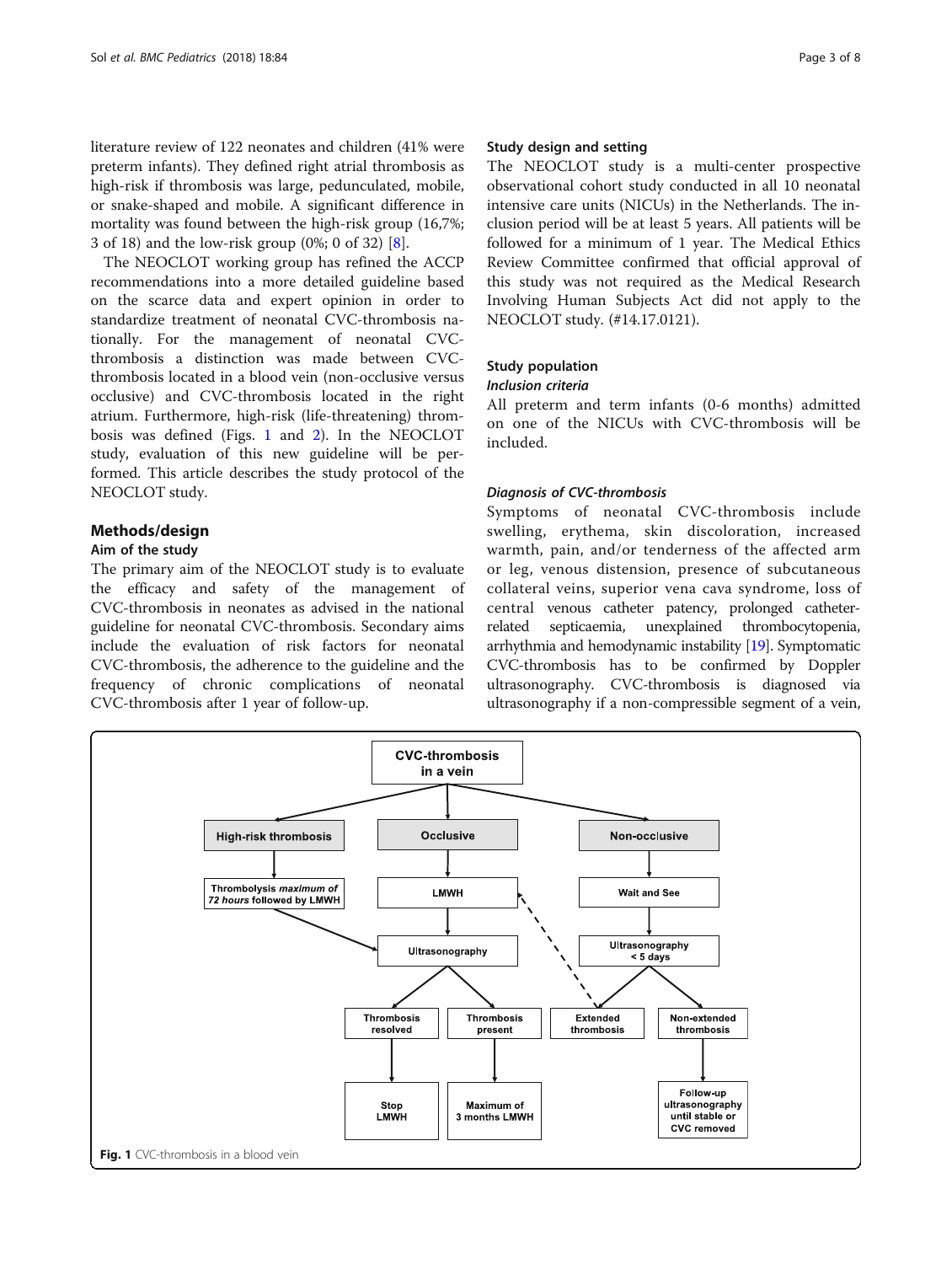<span id="page-3-0"></span>

absence of flow, or an echogenic intraluminal thrombus is present.

CVC-thrombosis in a vein is defined as a nonobstructive clot if blood flow is still present and as an obstructive clot if blood flow is absent. High-risk CVCthrombosis in veins is defined as thrombosis which compromises an organ or limb. High-risk thrombosis in the right atrium is defined as thrombosis, which 1) restricts the outflow from the right atrium via the tricuspid valve, 2) extends via the tricuspid valve or patent foramen ovale, 3) causes severe arrhythmias, 4) causes hemodynamic instability, 5) is pedunculated, mobile, or snake-shaped and mobile, and 6) grows despite adequate therapeutic heparin levels.

#### Treatment of patients

In all neonates with CVC-thrombosis, it is advised to remove the CVC, if possible.

Treatment of CVC-thrombosis is divided into treatment of CVC-thrombosis in veins and CVC-thrombosis in the right atrium. In both scenarios, it is necessary to establish whether the thrombosis is deemed high-risk. In addition, the risks and benefits of all treatment options versus risks of ongoing thrombosis should be considered in each neonate before treatment is started. Relative contraindications for anticoagulation and thrombolysis include invasive surgical procedure(s) in the preceding 10 days, intracranial bleeding in the preceding 10 days, invasive surgical procedure(s) scheduled within 3 days,

active bleeding, severe asphyxia, very preterm neonates (< 28 weeks) with high risk of intraventricular haemorrhage and severe thrombocytopenia.

#### CVC-thrombosis in a blood vein

Figure [1](#page-2-0) shows the consensus-based algorithm regarding the proposed policy to CVC-thrombosis in a blood vein. High-risk CVC-thrombosis should be treated with thrombolytic therapy followed by anticoagulant therapy for at least 4 to 6 weeks. During thrombolysis ultrasonography will be performed once daily (see Table 1).

After cessation of thrombolysis, LMWH should always be started. After 4 to 6 weeks, ultrasonography will be performed. If the clot has disappeared, anticoagulation will be stopped.

|  |  | Table 1 Thrombolytic therapy |  |
|--|--|------------------------------|--|
|--|--|------------------------------|--|

| Thrombolytic<br>agent | Therapeutic dose                                                                                                            | Monitoring                                                                                                                                                                                                                                                    |
|-----------------------|-----------------------------------------------------------------------------------------------------------------------------|---------------------------------------------------------------------------------------------------------------------------------------------------------------------------------------------------------------------------------------------------------------|
| r-TPA                 | Continuous infusion<br>for longer<br>periods with<br>increasing doses if<br>no improvement<br>Max. dose: 0.5 mg/<br>kg/h iv | Start: 0.1 mg/kg/h iv Check CBC, APTT, PT, fibrinogen,<br>D-dimers daily<br>Exclude ICH by US daily<br>Transfuse with FFP daily<br>Maintain fibrinogen $> 1.0$ g/L and<br>platelets $> 50 \times 10^9$ /L<br>Check thrombus resolution once<br>to twice daily |

Abbreviations: r-TPA recombinant tissue plasminogen activator, h hour, iv intravenously, CBC complete blood count, APTT activated partial thromboplastin time, PT prothrombin time, ICH intracranial hemorrhage, US ultrasound, FFP Fresh frozen plasma, max maximum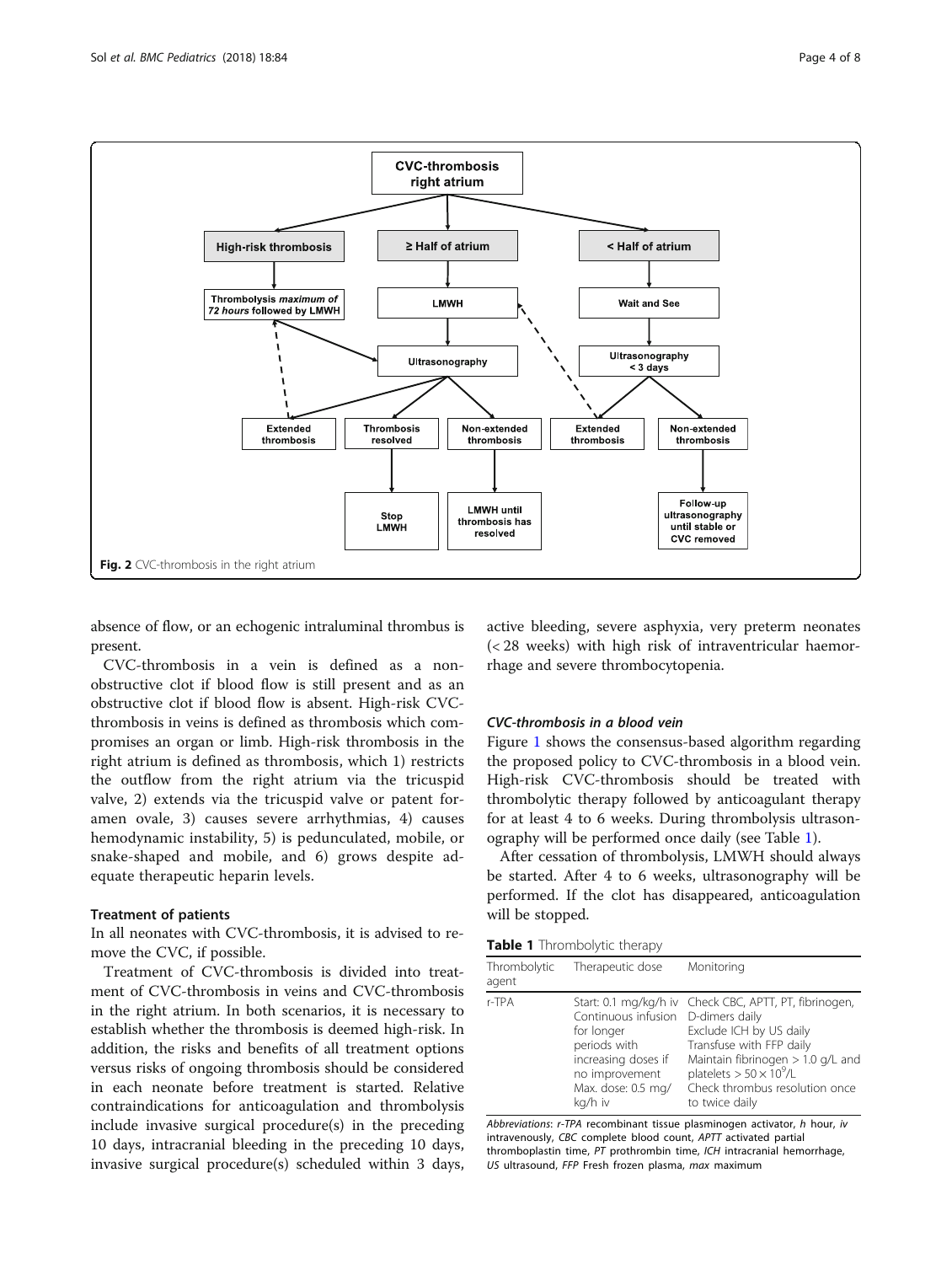For non-obstructive CVC-thrombosis, a "wait and see" policy is recommended, with Doppler ultrasonography follow-up within 5 days, depending on the size of thrombosis. If the size of thrombosis increases, anticoagulant therapy should be started. In all neonates with obstructive CVC-thrombosis and without indication for thrombolysis, anticoagulant therapy (LMWH) should be started immediately.

#### CVC-thrombosis in the right atrium

Figure [2](#page-3-0) shows the consensus-based algorithm regarding the proposed policy to CVC-thrombosis in the right atrium. If thrombosis in the right atrium is defined as high-risk and there are no contraindications for thrombolytic therapy, thrombolysis should be administrated as soon as possible. After cessation of thrombolysis, LMWH should always be started. After 4 to 6 weeks of LMWH, ultrasonography will be performed. If the clot has disappeared, anticoagulation will be stopped.

A "wait and see" policy is recommended for CVCthrombosis in the right atrium obstructing less than half of the atrium and without indication for thrombolysis. Echocardiographic follow-up of these thrombi should be performed every 1 to 3 days, depending on the size of thrombosis. If thrombosis extends during the "wait and see" policy, anticoagulant therapy should be started. If CVC-thrombosis fills more than half of the right atrium and has no indication for thrombolytic therapy, anticoagulant therapy (LMWH) should be started immediately.

#### Anticoagulant and thrombolytic therapy

The working group prefers r-tPA above urokinase and streptokinase due to assumed increased affinity for fibrin-bound plasminogen. Table [1](#page-3-0) shows the protocol for thrombolysis with r-tPA.

LMWH is preferred above UFH due to reduced need of monitoring, potential decreased risk of bleeding and the greater customisability in the Netherlands. Table 2 shows the LMWH protocol.

| Table 2 Anticoagulant therapy [4, 11, 13] |  |  |  |
|-------------------------------------------|--|--|--|
|-------------------------------------------|--|--|--|

| LMWH                   | Therapeutic dose                                                                    | Monitoring                                                       |
|------------------------|-------------------------------------------------------------------------------------|------------------------------------------------------------------|
| Nadroparin             |                                                                                     |                                                                  |
| $0 - 2m$               | 120-150 U/kg/12 h sc                                                                | Check anti-FXa level 4 h<br>after 2nd dose;                      |
| Enoxaparin             |                                                                                     |                                                                  |
| $0 - 2m$               | $1,7$ mg/kg/12 h sc in<br>preterm neonates<br>1,5 mg/kg/12 h sc in<br>term neonates | Target anti-FXa level: 0.5-1.0 U/mL<br>Check platelets regularly |
| Dalteparin             |                                                                                     |                                                                  |
| $0 - 2m$<br>Tinzaparin | 150 U/kg/12 h sc                                                                    |                                                                  |
| $0 - 2m$               | 275 U/kg/24 h sc                                                                    |                                                                  |

Abbreviations: LMWH low-moleculair-weight heparin, h hour, m months, sc subcutaneously

When LMWH is administered via a subcutaneous port (Insuflon©), it is important to check the injection site and to change the port at regular intervals, especially in neonates with little subcutaneous fat. Alternatively, one can refrain from using such a port. Platelet transfusions are not encouraged when thrombocytopenia is present as these transfusions may contribute to extension of thrombosis. Alternatively, dosage of LMWH may be reduced to prophylactic dose, depending on size of thrombosis, risk of embolization and duration of previous treatment period. The maximum duration of antithrombotic therapy in neonatal CVC-thrombosis is 3 months. If at an earlier stage ultrasonography shows that thrombosis has resolved, antithrombotic therapy can be stopped. Ideally these ultrasounds are performed at 6 weeks. However, when a child is discharged before 6 weeks, an ultrasound will be performed earlier.

#### Outcome measures

#### Outcomes of primary aims

The primary efficacy outcome for the NEOCLOT study is a composite outcome consisting of recurrent thrombosis and death due to CVC-thrombosis after start of management of CVC-thrombosis. The primary safety outcome is the incidence of major bleedings during thrombolytic and anticoagulant therapy.

Major bleeding is defined as reported by Mitchell et al.: 1) fatal bleeding, 2) clinically overt bleeding associated with a decrease in hemoglobin of at least 20 g/L (i.e., 2 g/dL or 1.24 mmol/L) in a 24-h period, (3) bleeding that is retroperitoneal or pulmonary, or (4) bleeding that requires surgical intervention in an operating room [\[20\]](#page-6-0). Intracranial bleeding is categorized major bleeding as defined by Curley et al. in the Planet-2 study: Intraventricular haemorrhage (IVH) (H1, H2 or H3) with ventricular dilatation, IVH (H1, H2, H3) with parenchymal extension, any evolution of intracranial haemorrhage from IVH or germinal layer heamorrhage to IVH with ventricular dilatation or IVH with parenchymal extension [\[21\]](#page-6-0).

The secondary efficacy outcomes are the individual components of the primary outcome, i.e. death due to CVC-thrombosis and recurrent thrombosis and all-cause mortality. The secondary safety outcomes include clinically relevant non-major bleeding (CRNMB) and minor bleedings during fibrinolytic and anticoagulant therapy as defined by Mitchell et al. [[20](#page-6-0)]. All intracranial bleedings which are not defined as major bleeding will be categorized as non-major intracranial bleeding. CRNMB is a composite of (1) overt bleeding for which a blood product is administered and not directly attributable to the patient's underlying medical condition and (2) bleeding that requires medical or surgical intervention to restore hemostasis, other than in an operating room. Minor bleeding is defined as any overt or macroscopic evidence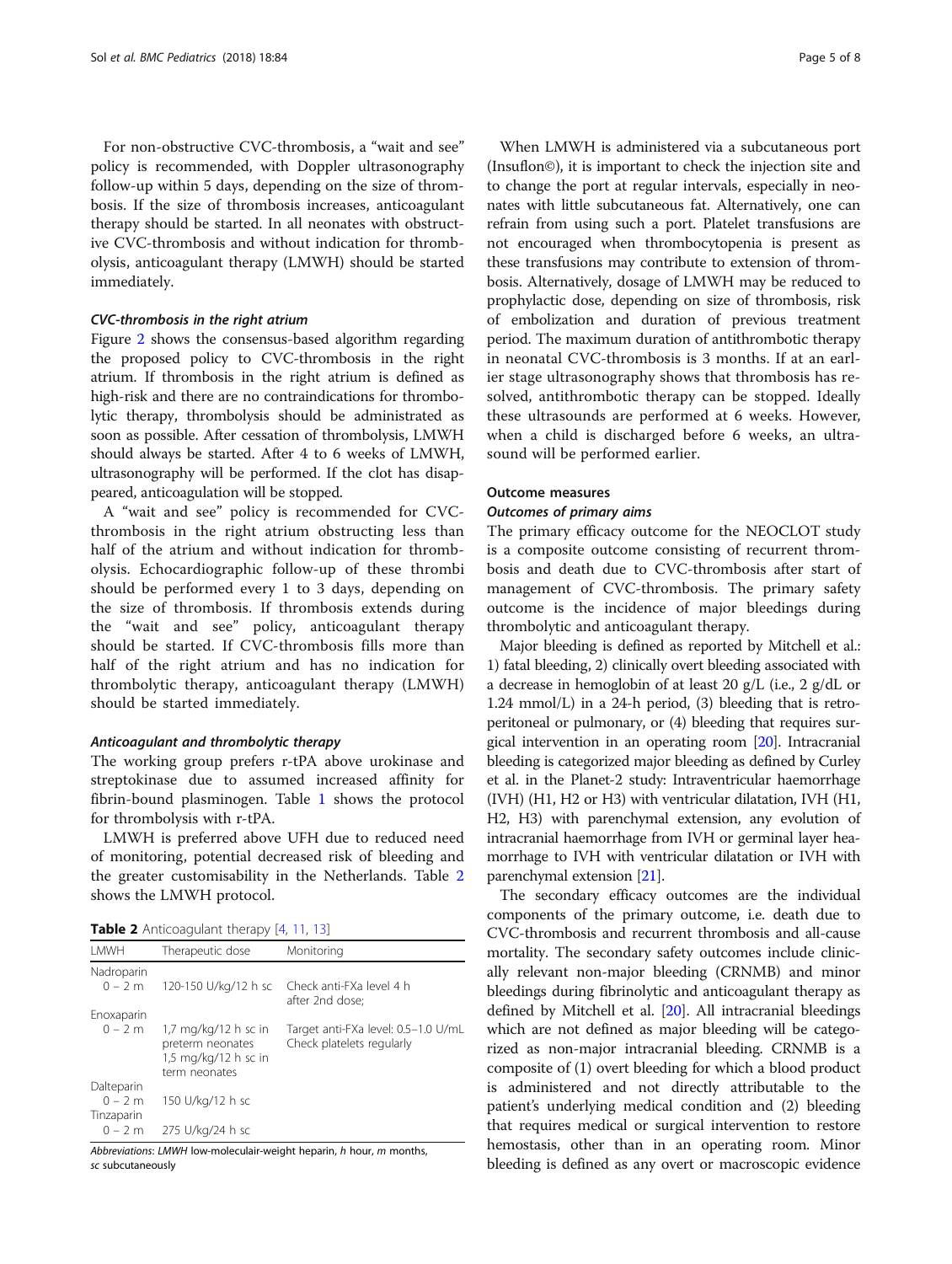of bleeding that does not fulfil the above criteria for either major bleeding or CRNMB.

#### Outcomes of secondary aims

Outcomes of the secondary aims consist of frequency of risk factors for CVC-thrombosis, frequency of protocol variations and frequency and severity of long-term consequences after 1, 2 and 5 years, including post thrombotic syndrome (PTS) and residual thrombosis.

#### Data collection

Data from all neonates with CVC-thrombosis will be added to the Good Clinical Practice proof web-based NEOCLOT database. This database is only accessible for the participating investigators. Security is guaranteed with login names, login codes and encrypted data transfer. Data of all patients will be coded and the key to this coding is only known to the local investigator.

The following data will be collected in the web-based NEOCLOT database:

- Baseline characteristics: gestational age, birth weight, gender, Apgar score at 5 min, mechanical ventilation at time of diagnosis
- Characteristics of CVC-thrombosis: date, location, diagnostic method, symptoms, size, occlusive or non-occlusive, high-risk or low-risk thrombosis
- Potential risk factors for CVC-thrombosis: type of CVC, size of CVC, number of attempted CVC insertions, number of lumens, place of insertion of CVC, location of catheter tip, CVC-days, CVC-infection according to the National Healthcare Safety Network criteria [\[22\]](#page-7-0), suspected CVC-infection, polycythaemia (venous haematocrit above 0.65 L/L), the presence of disseminated intravascular coagulation [[23](#page-7-0)], shock (hypotension, needing therapy), congenital heart disease, recent surgery, family history of thrombophilia, and maternal problems including maternal diabetes and antiphospholipid syndrome.
- Treatment of CVC-thrombosis: applied policy, catheter removal, duration and dosages of thrombolytic and anticoagulant therapy, effect of applied policy, and complications of therapy, including bleeding complications.
- Follow-up: death due to thrombosis or other reason, pulmonary embolism, stroke, recurrent thrombosis, and residual thrombosis after end of therapy. Residual thrombosis will be determined by using Doppler ultrasonography until thrombosis has disappeared. PTS will be assessed at the NICU outpatient follow-up clinic after 1, 2 and 5 years according to the modified Villalta score [\[24\]](#page-7-0). At 5-years follow-up the new developed CAPTSureTM will be used, as well [\[25](#page-7-0)].

#### Statistical analysis Sample size calculation

The most important safety outcome of this prospective observational study is major bleeding. In the literature the mean prevalence of major bleeding in neonates with antithrombotic agents is about 10%. With this national guideline we expect the effect on the outcome of major bleeding in all neonates, to decline from 10 to 5%. Given that we have 150 neonates, the 95% CI will be about 2.5 to 9.9%, which means that we have a large probability of a significant difference with the literature. The formula for the CI is based on the binomial distribution for independent cases.

Baseline data will be analysed by descriptive statistics. Data will be presented as mean and standard deviations or medians and ranges depending on their distribution. The proportion of patients who developed the primary and secondary outcomes will be shown. Continuous variables will be analysed using Student's  $t$  test or Mann-Whitney test. Categorical data will be analysed using chi-square test or Fisher exact test. The proportion of patients with various risk factors for CVC-thrombosis will be calculated. The significance level is set at  $p < 0.05$ . Data will be analysed using PASW Statistics (SPSS) 20.0.

#### **Discussion**

Advances in medical and surgical management has improved survival of sick (preterm) neonates, but has caused an increased incidence of thrombo-embolic complications. Lack of prospective clinical trials of antithrombotic treatment in (preterm) neonates leads to extrapolation of results of adult management studies to children. However, extrapolation of adult results to (preterm) neonates is difficult due to differences between neonatal and adult hemostasis and the presence of severe underlying medical conditions increasing the risk of bleeding complications in these vulnerable infants [\[26\]](#page-7-0).

Furthermore, natural history of neonatal thrombosis seems to differ from that of adult thrombosis, as about 50% of neonatal thrombi appears to vanish without anticoagulant therapy. Determination of the natural history of neonatal thrombosis and identification of these "nonrisky" thrombi is important to safely withhold anticoagulation in future patients.

As result of the national guideline, antithrombotic treatment of neonatal CVC-thrombosis has become identical on all NICUs in the Netherlands. Prospective collection of the neonates treated according to the protocol will enable evaluation of the used management strategy and generate data that can be used in follow-up treatment studies. For example, the NEOCLOT study allows investigating the natural history of specific neonatal catheter-related clots. In the current guideline "non-risky" thrombi were defined as non-obstructive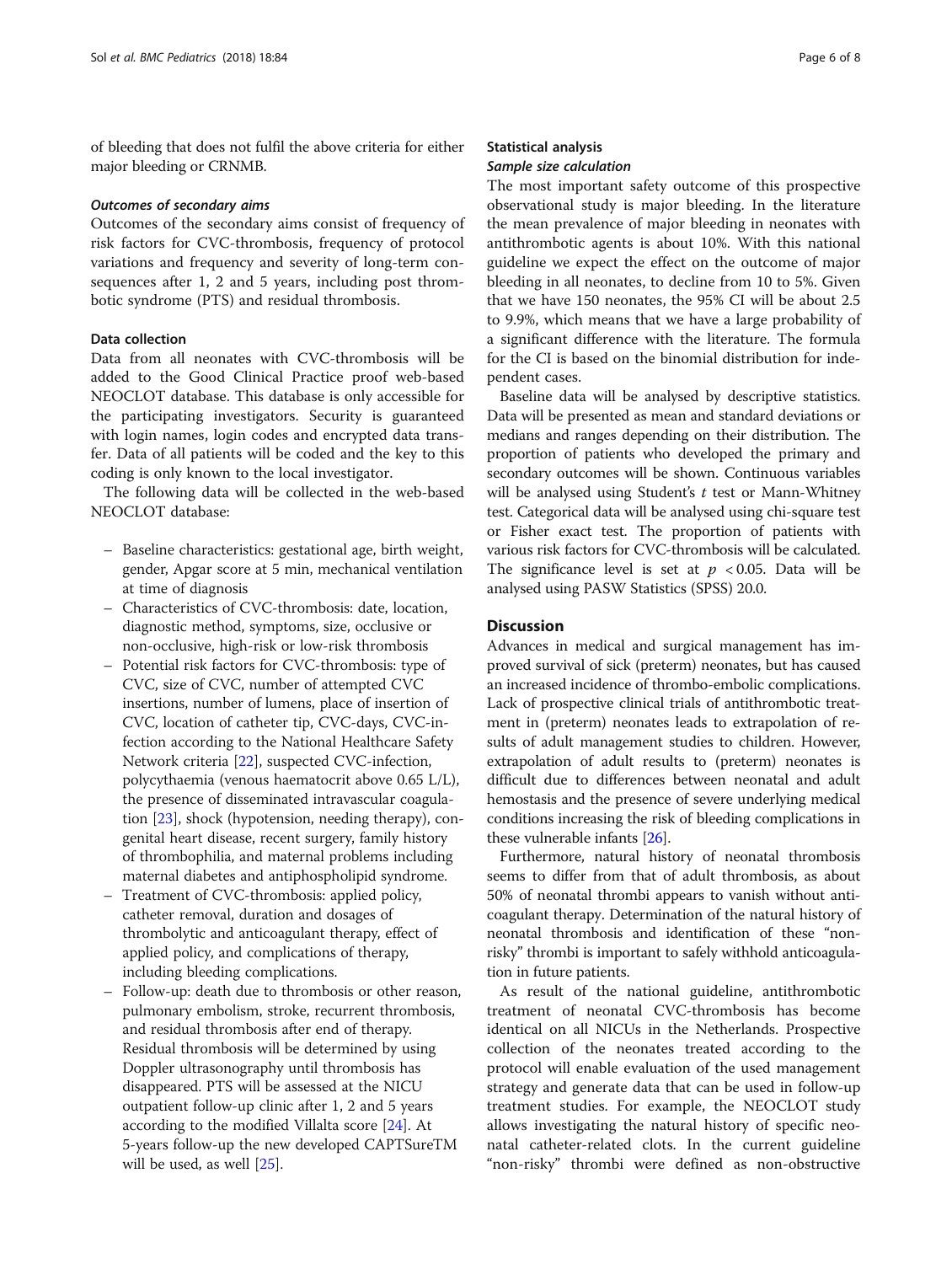<span id="page-6-0"></span>thrombi in veins and thrombi filling less than 50% of the right atrium. Wait and see policy is applied to these thrombi. Results of the NEOCLOT study will show whether it will be safe to withhold anticoagulation in neonates with these thrombi.

#### Abbreviations

ACCP: American College of Chest Physicians; CRNMB: Clinically relevant non-major bleeding; CVC: Central venous catheter; IVH: Intraventricular haemorrhage; LMWH: Low-molecular-weight heparin; NICU: Neonatal Intensive Care Unit; PTS: Post thrombotic syndrome; r-TPA: Recombinant tissue plasminogen activator; UFH: Unfractionated heparin

#### Acknowledgements

Not applicable.

#### Funding

This trial has not received any funding.

#### Availability of data and materials

The datasets used and/or analysed during the current study available from the corresponding author on reasonable request.

#### Authors' contributions

All authors were involved in drafting the conception and design of the NEOCLOT study. All authors include patients in the NEOCLOT study. HO, JS, ML drafted the manuscript and all other authors read, edited and approved the final manuscript.

#### Ethics approval and consent to participate

The Medical Ethics Review Committee confirmed that official approval of this study was not required as the Medical Research Involving Human Subjects Act did not apply to the NEOCLOT study. (#14.17.0121) Consent to participate was not required.

#### Consent for publication

Not applicable.

#### Competing interests

This trial is partly funded by an unrestricted grant of Daiichi Sankyo. Daiichi Sankyo has no role in the design of the study and the collection, analysis and interpretation of data, and in writing the manuscript.

#### Publisher's Note

Springer Nature remains neutral with regard to jurisdictional claims in published maps and institutional affiliations.

#### Author details

<sup>1</sup>Department of Pediatrics, Groene Hart Hospital, Gouda, the Netherlands. <sup>2</sup> Neonatal Intensive Care Unit, Sophia Children's Hospital Erasmus MC, Rotterdam, the Netherlands. <sup>3</sup>Neonatal Intensive Care Unit, Emma Children's Hospital AMC, Amsterdam, the Netherlands. <sup>4</sup>Department of Pediatric Hematology, Sophia Children's Hospital Erasmus MC, Postbus 2060, 3015 CN Rotterdam, the Netherlands. <sup>5</sup>Neonatal Intensive Care Unit, Beatrix Children's Hospital UMCG, Groningen, the Netherlands. <sup>6</sup>Department of Pediatric Hematology, Maxima Medisch Centrum, Veldhoven, the Netherlands. <sup>7</sup>Neonatal Intensive Care Unit, MUMC, Maastricht, the Netherlands. <sup>8</sup>Neonatal Intensive Care Unit, Neonatal Intensive Care Unit, Beatrix Children's Hospital UMCG, Groningen, the Netherlands. <sup>9</sup>Neonatal Intensive Care Unit, Amalia Children's Hospital Radboud UMC, Nijmegen, the Netherlands. <sup>10</sup>Neonatal Intensive Care Unit, Isala Clinics, Zwolle, the Netherlands. <sup>11</sup>Neonatal Intensive Care Unit, Willem-Alexander Hospital LUMC, Leiden, the Netherlands. 12Department of Pediatric Hematology, Emma Children's Hospital AMC, Amsterdam, the Netherlands. <sup>13</sup>Neonatal Intensive Care Unit, Wilhelmina Children's Hospital UMCU, Utrecht, the Netherlands.<br><sup>14</sup>Department of Pediatric Hematology, VUMC, Amsterdam, the Netherlands.

<sup>15</sup>Neonatal Intensive Care Unit, VUMC, Amsterdam, the Netherlands.

#### Received: 14 December 2016 Accepted: 21 January 2018 Published online: 23 February 2018

#### References

- 1. Nowak-Gottl U, Kosch A, Schlegel N. Thromboembolism in newborns, infants and children. Thromb Haemost. 2001;86:464–74.
- 2. Park CK, Paes BA, Nagel K, Chan AK, Murthy P. Neonatal central venous catheter thrombosis: diagnosis, management and outcome. Blood Coagul Fibrinol. 2014;25:97–106.
- 3. van Elteren HA, Veldt HS, Te Pas AB, Roest AA, Smiers FJ, Kollen WJ, et al. Management and outcome in 32 neonates with thrombotic events. Int J Pediatr. 2011.
- 4. Monagle P, Chan AK, Goldenberg NA, Ichord RN, Journeycake JM, Nowak-Gottl U, et al. Antithrombotic therapy in neonates and children: antithrombotic therapy and prevention of thrombosis, 9th ed: American College of Chest Physicians Evidence-Based Clinical Practice Guidelines. Chest. 2012;141:e737S–801S.
- Butler-O'Hara M, Buzzard CJ, Reubens L, McDermott MP, DiGrazio W, D'Angio CT. A randomized trial comparing long-term and short-term use of umbilical venous catheters in premature infants with birth weights of less than 1251 grams. Pediatr. 2006;118:e25–35.
- 6. Bendaly EA, Batra AS, Ebenroth ES, Hurwitz RA. Outcome of cardiac thrombi in infants. Pediatr Cardiol. 2008;29:95–101.
- 7. Kim JH, Lee YS, Kim SH, Lee SK, Lim MK, Kim HS. Does umbilical vein catheterization lead to portal venous thrombosis? Prospective US evaluation in 100 neonates. Radiology. 2001;219:645–50.
- 8. Yang JY, Williams S, Brandao LR, Chan AK. Neonatal and childhood right atrial thrombosis: recognition and a risk-stratified treatment approach. Blood Coagul Fibrinol. 2010;21:301–7.
- Filippi L, Palermo L, Pezzati M, Dani C, Matteini M, De Cristofaro MT, et al. Paradoxical embolism in a preterm infant. Dev Med Child Neurol. 2004;46:713–6.
- 10. Malowany JI, Monagle P, Knoppert DC, Lee DS, Wu J, McCusker P, et al. Enoxaparin for neonatal thrombosis: a call for a higher dose for neonates. Thromb Res. 2008;122:826–30.
- 11. Garcia DA, Baglin TP, Weitz JI, Samama MM. Parenteral anticoagulants: antithrombotic therapy and prevention of thrombosis, 9th ed: American college of chest physicians evidence-based clinical practice guidelines. Chest. 2012;141(2 Suppl):e24S–43S.
- 12. Law C, Raffini L. A guide to the use of anticoagulant drugs in children. Paediatr Drugs. 2015;17:105–14.
- 13. Bauman ME, Belletrutti MJ, Bajzar L, Black KL, Kuhle S, Bauman ML, et al. Evaluation of enoxaparin dosing requirements in infants and children. Better dosing to achieve therapeutic levels. Thromb Haemost. 2009;101:86–92.
- 14. Bauman ME, Black KL, Bauman ML, Belletrutti M, Bajzar L, Massicotte MP. Novel uses of insulin syringes to reduce dosing errors: a retrospective chart review of enoxaparin whole milligram dosing. Thromb Res. 2009;123:845–7.
- 15. Chander A, Nagel K, Wiernikowski J, Paes B, Chan AK. Evaluation of the use of low-molecular-weight heparin in neonates: a retrospective, single-center study. Clin Appl Thromb Hemost. 2013;19:488–93.
- 16. Sanchez de Toledo J, Gunawardena S, Munoz R, Orr R, Berry D, Sonderman S, et al. Do neonates, infants and young children need a higher dose of enoxaparin in the cardiac intensive care unit? Cardiol Young. 2010;20:138–43.
- 17. Torres-Valdivieso MJ, Cobas J, Barrio C, Munoz C, Pascual M, Orbea C, et al. Successful use of tissue plasminogen activator in catheter-related intracardiac thrombus of a premature infant. Am J Perinatol. 2003;20:91–6.
- 18. Andrew M, Brooker L, Leaker M, Paes B, Weitz J. Fibrin clot lysis by thrombolytic agents is impaired in newborns due to a low plasminogen concentration. Thromb Haemost. 1992;68:325–30.
- 19. Will A. Neonatal haemostasis and the management of neonatal thrombosis. Br J Haematol. 2015;169:324–32.
- 20. Mitchell LG, Goldenberg NA, Male C, Kenet G, Monagle P, Nowak-Gottl U. Definition of clinical efficacy and safety outcomes for clinical trials in deep venous thrombosis and pulmonary embolism in children. J Thromb Haemost. 2011;9:1856–8.
- 21. Curley A, Venkatesh V, Stanworth S, Clarke P, Watts T, New H, et al. Platelets for neonatal transfusion - study 2: a randomised controlled trial to compare two different platelet count thresholds for prophylactic platelet transfusion to preterm neonates. Neonatol 2014;106:102-6.